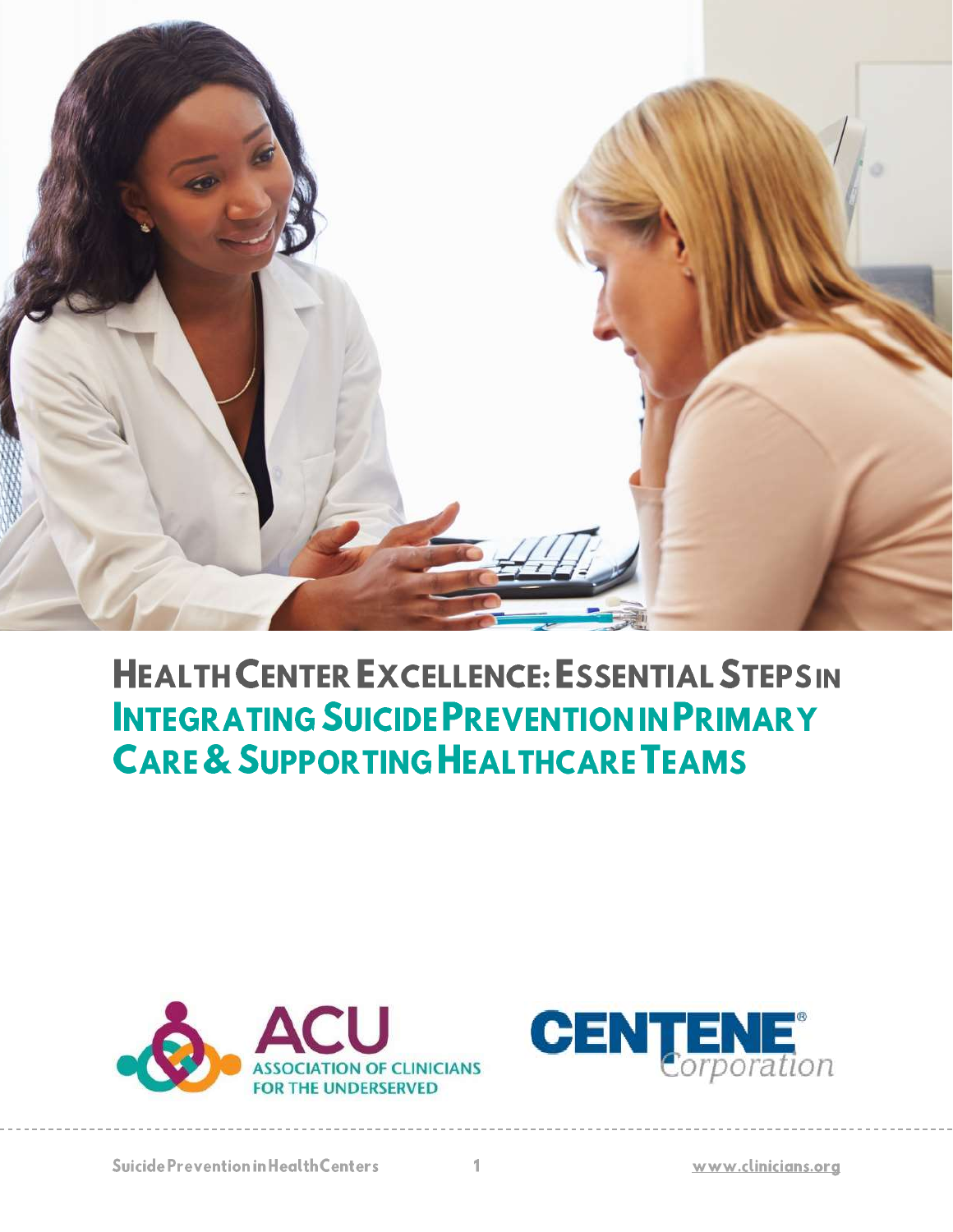# **INTRODUCTION**

Suicide is a growing public health crisis in the United States and a leading cause of death for patients and healthcare professionals. **<sup>1</sup>** To help prevent suicide in patients and healthcare team members alike, the American healthcare system must adopt evidence-based approaches to identify and care for those at risk of suicide. As essential providers of primary care to underserved communities, health centers can and should play a key role in this effort. Nearly half of individuals who die by suicide visit a primary care provider in the month before their death—making primary care visits at health centers unique opportunities to assess risk and intervene. **2,3**

To do so, health centers should ensure that primary care providers and their teams incorporate suicide prevention techniques into patient care and create holistic cultures that support employees and proactively address risks of staff suicide. The following fact sheet introduces the topic of suicide in patients and healthcare professionals and outlines essential steps that health centers can take to achieve excellence in suicide prevention by integrating Suicide Safer Care principles into primary care and addressing the risk of suicide in healthcare team members.

# The Crisis of Suicide and How FQHCs Can Help

Primary care clinicians are confronting increasing concerns for patients who may be at heightened risk for suicide. **Suicide is a growing public health crisis and the tenth leading cause of death in the U.S.<sup>4</sup>** In 2018 alone, more than 48,000 individuals in the U.S. died by suicide—one death every 11 minutes.<sup>5</sup> Despite efforts to lower this suicide rate, it increased 35% from 1999-2018, becoming the second leading cause of death for individuals between the ages of  $10-34<sup>6</sup>$  The economic cost of actual and attempted deaths by suicide-to say nothing of its emotional toll-is staggering.<sup>7</sup>

Deaths by suicide rarely stem from a single cause or solely from behavioral health conditions. Less than half of those who die by suicide had diagnosed mental health conditions such as depression. $8$ A variety of other factors contribute to deaths by suicide, ranging from relationship issues and life crises to substance use disorder and illnesses. To prevent such deaths, we must undertake a comprehensive approach to suicide prevention, and **the U.S. healthcare system, including health centers, must adopt evidence-based approaches to identify and care for those at risk of suicide.**

<sup>1</sup> Centers for Disease Control & Prevention. 2020. "Preventing Suicide." Violence Prevention.

<sup>2</sup> Ahmedani, BK, Simon GE, et al. 2014. "Health Care Contacts in the Year Before Suicide Death." *Journal of General Internal Medicine*  29(6): 870-877.

<sup>&</sup>lt;sup>3</sup> Luoma JB, Martin CE, and Pearson JL. 2002. "Contact with Mental Health and Primary Care Providers Before Suicide: A Review of the Evidence." *American Journal of Psychiatry* 159(6): 909-16.

<sup>&</sup>lt;sup>4</sup> Centers for Disease Control & Prevention. 2020. "Preventing Suicide." Violence Prevention.

<sup>5</sup> CDC. 2020. "Web-Based Injury Statistics Query and Reporting System (WISQARS)." Atlanta, GA: National Center for Injury Prevention and Control. Accessed December 22, 2020[. https://www.cdc.gov/injury/wisqars/index.html.](https://www.cdc.gov/injury/wisqars/index.html)

<sup>6</sup> Hedegaard, H, Curtin, SC, et al. 2020. "Increase in Suicide Mortality in the United States, 1999-2018." *NHSC Data Brief no. 362*. Hyattsville, MD: National Center for Health Statistics.

 $\overline{7}$  CDC. 2020. "Web-Based Injury Statistics Query and Reporting System (WISQARS)."

<sup>8</sup> Stone, DM, Simon, TR, et al. 2018. «Vital Signs: Trends in State Suicide Rates - United States, 1999-2016 and Circumstances Contributing to Suicide – 27 States, 2015." *Morbidity and Mortality Weekly Report* 67(22): 617–624.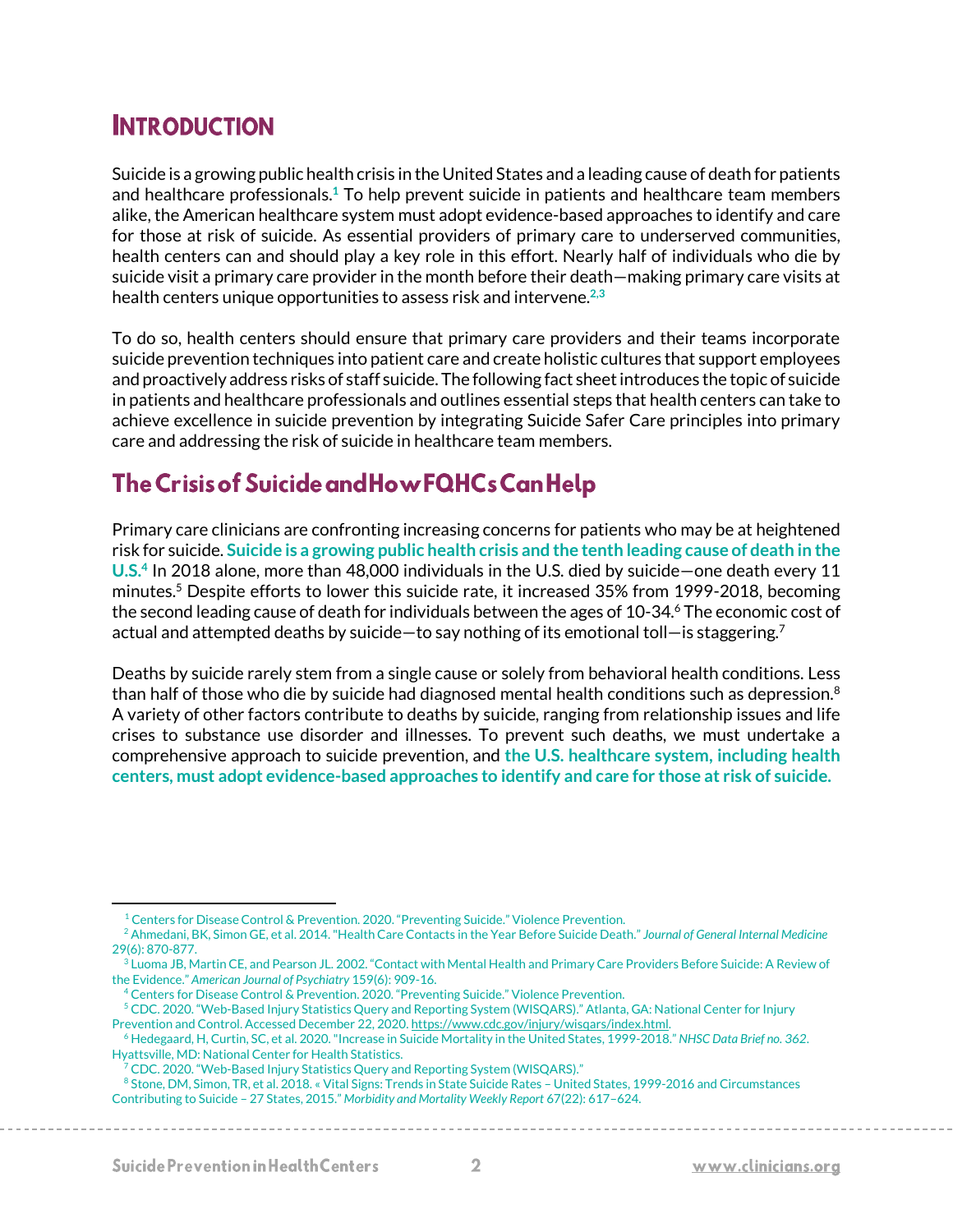### Suicide in Healthcare Professionals

Health centers must also actively support their healthcare team members and take action to reduce suicide risk in their employees. Healthcare professionals of all disciplines are no exception to the rising trend of suicide in the U.S. For nearly 150 years, it has been known that physicians have an increased propensity to die by suicide, **<sup>9</sup>**,**<sup>10</sup>** and one study found that **approximately 300 physicians die by suicide each year—nearly one a day.<sup>11</sup>** Because deaths by suicide often go unreported, the true rate is almost certainly higher.

The same is true of nurse practitioners (NPs) and physician assistants (PAs), which are increasingly surpassing physicians as providers, especially in FQHCs. **<sup>12</sup>** As PCPs, female NPs and PAs also have elevated suicide rates compared to general women of working age.**<sup>13</sup>** This issue also impacts nurses and other healthcare team members: nurses occupy unique frontline positions between patients and providers, and they, too, have significantly higher risks of suicide than the general population. **14**

Nevertheless, many professionals do not seek care, **<sup>15</sup>** and stigma against mental illness is pervasive in the medical community. **<sup>16</sup>** In addition to the incalculable human costs of deaths by suicide, suicide and suicide attempts cost the U.S. \$95.3 billion each year, and investments in medical, counseling, and linkage services would result in an estimate 6:1 benefit-to-cost ratio.<sup>17</sup>

# Why Health Centers Have a Unique Opportunity to Help

As dedicated—and sometimes sole providers of care to medically underserved communities, health centers have a unique opportunity to help prevent suicide in their patient populations. For many health center patients, local FQHCs may represent their only chance to access and receive behavioral care, whether in a dedicated sense or through incorporation in primary care. Furthermore, many of the patient populations served by FQHCs have significant higher risks of suicide. These patients may not have access to or desire to

*"Because they offer multiple service lines and because of their large numbers of uninsured patients, health centers have a unique opportunity of being the only system that many people interface with, particularly in rural areas. And given the increased suicide rates in youth of color and other populations that FQHCs serve, they're in a unique position to ask their patients about suicide."*

DR. VIRNA LITTLE, CHIEF OPERATING OFFICER, CONCERT HEALTH

<sup>9</sup> Bucknill JC, Tuke, DH, eds. (1874.) *A Manual of Psychological Medicine, containing the Lunacy Laws, the Nosology, the Ætiology, Statistics, Description, Diagnosis, Pathology, and Treatment of Insanity.* 3rd Edition. London: J & A. Churchill: 806.

<sup>&</sup>lt;sup>10</sup> Schernhammer, E. S., & Colditz, G. A. (2004). Suicide Rates Among Physicians: A Quantitative and Gender Assessment (Meta-Analysis). American Journal of Psychiatry AJP, 161(12), 2295-2302.

<sup>&</sup>lt;sup>11</sup> Center, C., Davis, M., Detre, T., Ford, D. E., Hansbrough, W., Hendin, H., Laszlo, J., Litts, D.A., Mann, J., Mansky, P.A., Michels, R., Miles, S.H., Proujansky, R., Reynolds, C.F. 3rd, Silverman, M. M. (2003). Confronting Depression and Suicide in Physicians. *JAMA* 289(23), 3161. <sup>12</sup> Mark, B. A., & Patel, E. (2019). "Nurse Practitioner Scope of Practice: What Do We Know and Where Do We Go?"

*Western Journal of Nursing Research* 41(4), 483–487. <sup>13</sup> Peterson, C., Sussel, A., et al. (2020). "Suicide Rates by Industry and Occupation - National Violent Death Reporting System, 32

States, 2016." *Morbidity and Mortality Weekly Report* 69(3): 57-62.

<sup>14</sup> Davis, M A, Cher, B A, et al. (2021). "Association of US Nurse and Physician Occupation with Risk of Suicide." *JAMA Psychiatry*  78(6): 651-658.

<sup>15</sup> Mata DA, Ramos MA, et al. (2015).

<sup>16</sup> Kalmoe, M C, Chapman, M B, et al. (2019).

<sup>17</sup> Shepard, D.S., Gurewich, D., et al. (2016). "Suicide and Suicidal Attempts in the United States: Costs and Policy Implications." *Suicide and Life-Threatening Behavior* 46(3): 352-362.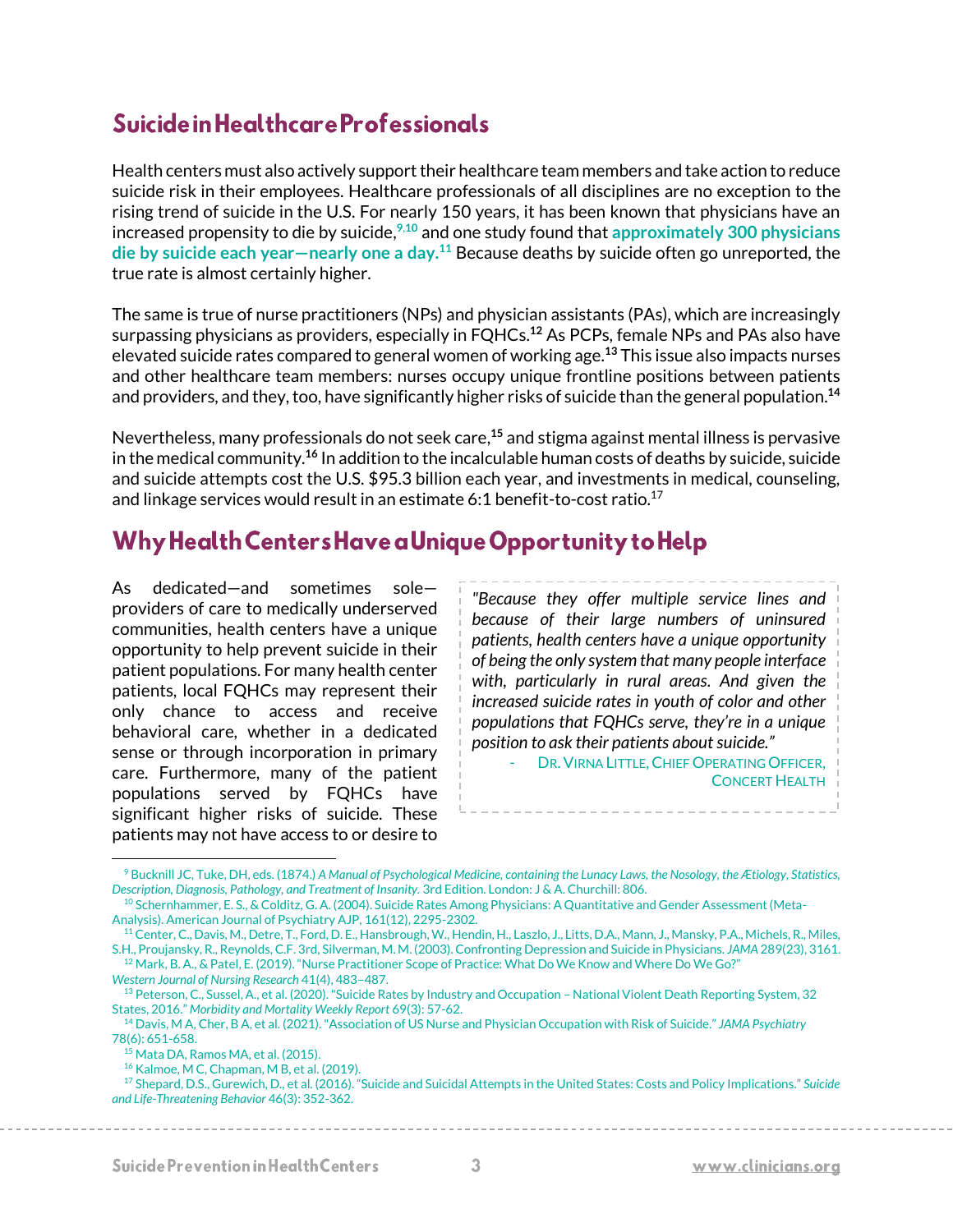see behavioral health providers for fear of stigma, but those same patients will likely seek some form of primary care. **For these and other reasons, health centers must act to prevent suicide in patients and staff.**

# **ANINTEGRATED APPROACH TO REDUCE SUICIDE RISK IN PATIENTS AND THE HEALTHCARE TEAMS THAT CAREFOR THEM**

To reduce the risk of suicide in both patients and healthcare teams, health centers should take an integrated, trandisciplinary approach to achieve excellence in integrating suicide prevention in primary care. **This approach should implement a twofold care model that both integrates Suicide Safer Care principles into primary care and creates a supportive culture of Suicide Safer Care for its providers and healthcare teams.** The following is a brief list of recommended best practices for suicide prevention in primary care, as well as organizational techniques to address suicide risk in providers and healthcare team members.

# **Best Practices in Suicide Prevention in Primary Care**

**Health centers can meaningfully implement suicide prevention in primary care services by screening and identifying patients at risk for suicide, assessing patients at risk, and caring for patients at risk for suicide.** The following is a condensed list of essential steps adapted from ACU's *[Suicide Safer Care: A Toolkit for Primary Care Providers and Their Teams](https://clinicians.org/wp-content/uploads/2020/09/SuicidePreventionGuideNew.pdf)* to help health centers create cultures of care that emphasize evidence-based care practices to reduce suicide in their patients.

#### A Clinical Imperative: Creating a Culture of Suicide Safer Care

The first step to successfully implementing suicide prevention strategies at your health center is to **fully commit to acknowledging suicide prevention as a clinical priority.** Take stock of where your organization is at present:

- **Does my organization screen patients for suicide via the PHQ-9, and if so, do providers assess risk?**
- **Is risk for suicide included in patient electronic health records?**
- **Does my organization utilize shared care plans for suicide prevention?**
- **Have my providers and staff received training on evidence-based practices for suicide prevention?**

*"Health centers face unique challenges to suicide prevention, but they can start with understanding that [prevention] is a clinical priority and not just another initiative. A helpful way to look at it is to think about the population of patients with a behavioral health need in the same way you would your population with diabetes, with the same level of accountability for testing via the Columbia Suicide Severity Rating Scale for patients at risk of suicide as testing A1C levels of patients with diabetes."*

> - DR. VIRNA LITTLE, CHIEF OPERATING - **OFFICER, CONCERT HEALTH**

These questions can help your organization better understand its gaps in understanding of Suicide Safer Care, particularly if the answer to these of any questions is "no."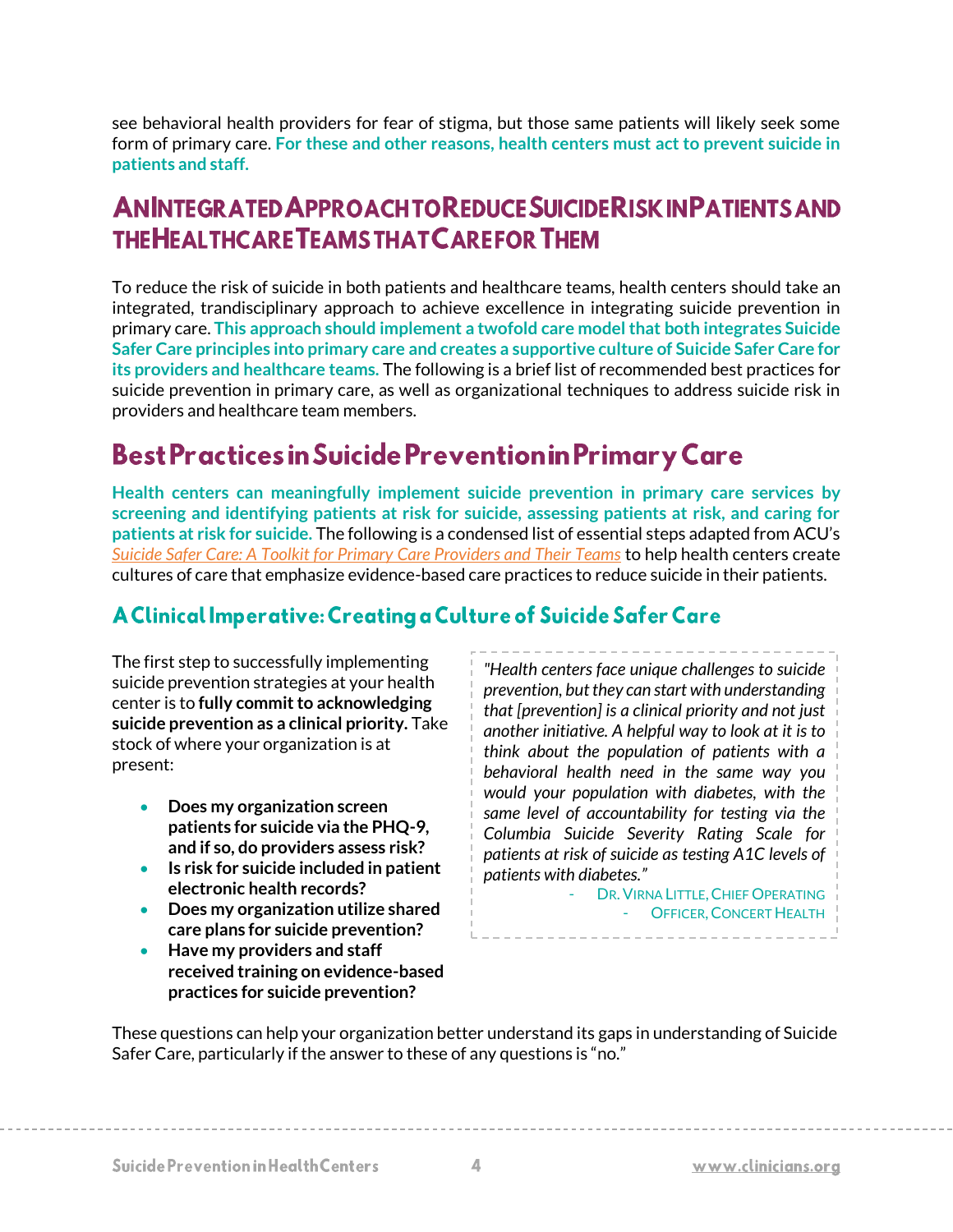#### **Implementing Screening and Identifying Patients at Risk for Suicide**

Suicide prevention efforts start with screening, and screening for suicide improves patient safety. Health centers should establish and train all healthcare team members in protocols for routine suicide screening utilizing evidenced-based tools and educate all staff in recognizing common [warning signs](https://www.apa.org/topics/suicide/signs) and [risk factors.](https://clinicians.org/wp-content/uploads/2020/09/SuicidePreventionGuideNew.pdf) A greater understanding of suicide itself is also needed: providers must understand both the social determinants of health that influence suicide and the fact that suicide is usually the result of multiple factors—of which mental health conditions are merely one of many.

#### A Vital Tool: The Patient Health Questionnaire-9

Most primary care settings utilize the **[Patient Health Questionnaire-9](https://med.stanford.edu/fastlab/research/imapp/msrs/_jcr_content/main/accordion/accordion_content3/download_256324296/file.res/PHQ9%20id%20date%2008.03.pdf)** (PHQ-9) for screening patients over the age of 12 for depression. This screening includes item 9, which specifically asks about suicidal ideation. If your FQHC utilizes the PHQ-2, consider adding in question 9 from the PHQ-9 to ensure that suicide is included in routine screening.

Adapted tools are available for special populations: the  $PHQ-A$  may be utilized for children and adolescents aged 12 to 18, and the Ask Suicide-Screening Questions ( $ASQ$ ) may be used for children younger than 12 (*see Further Resources).* Most practices screen yearly, but it is important to screen patients more frequently if they are experiencing transitions in care, have substance use disorder, or other risk factors. The COVID-19 pandemic is another important factor, having significantly impacted numerous social determinants of health, from individuals' income and job security to their access to primary and behavioral healthcare. These stressful life events consistently identify as risk factors for suicide.<sup>18</sup> **Regardless of population, screening results should be included in electronic health records (EHRs) and alerts placed on EHRs of patients being monitored or treated for suicide risk.**

#### **Assessing Patients at Risk**

In addition to implementing standardized suicidal screening for patients of all ages, health centers should also train staff in suicide risk assessment methods if routine screenings show risk for suicide in patients. This should be part of a comprehensive [Suicide Care Management Plan,](https://zerosuicide.edc.org/toolkit-taxonomy/suicide-care-management-plan) an example of which is available in ACU's *[Suicide Safer Care Toolkit](https://clinicians.org/wp-content/uploads/2020/09/SuicidePreventionGuideNew.pdf)*. Further detail on specific steps—such as safety planning—is provided below, but other key elements include:

- Adjusting the frequency of visits and acting if patients miss appointments
- Processes for communicating with patients about diagnosis and treatment expectations
- Requirements for continued contact with and support for patients during transition in care
- Referral processes for suicide-specific, evidence-based treatment
- Established protocols for documentation and conclusion of management plans

### The Columbia Suicide Severity Rating Scale

<sup>&</sup>lt;sup>18</sup> Wang, Y., et al (2012). Recent stressful life events and suicide attempt: Results from a nationally representative sample. Psychiatric Annals. 42.101.10.3928/00485713-20120217-07.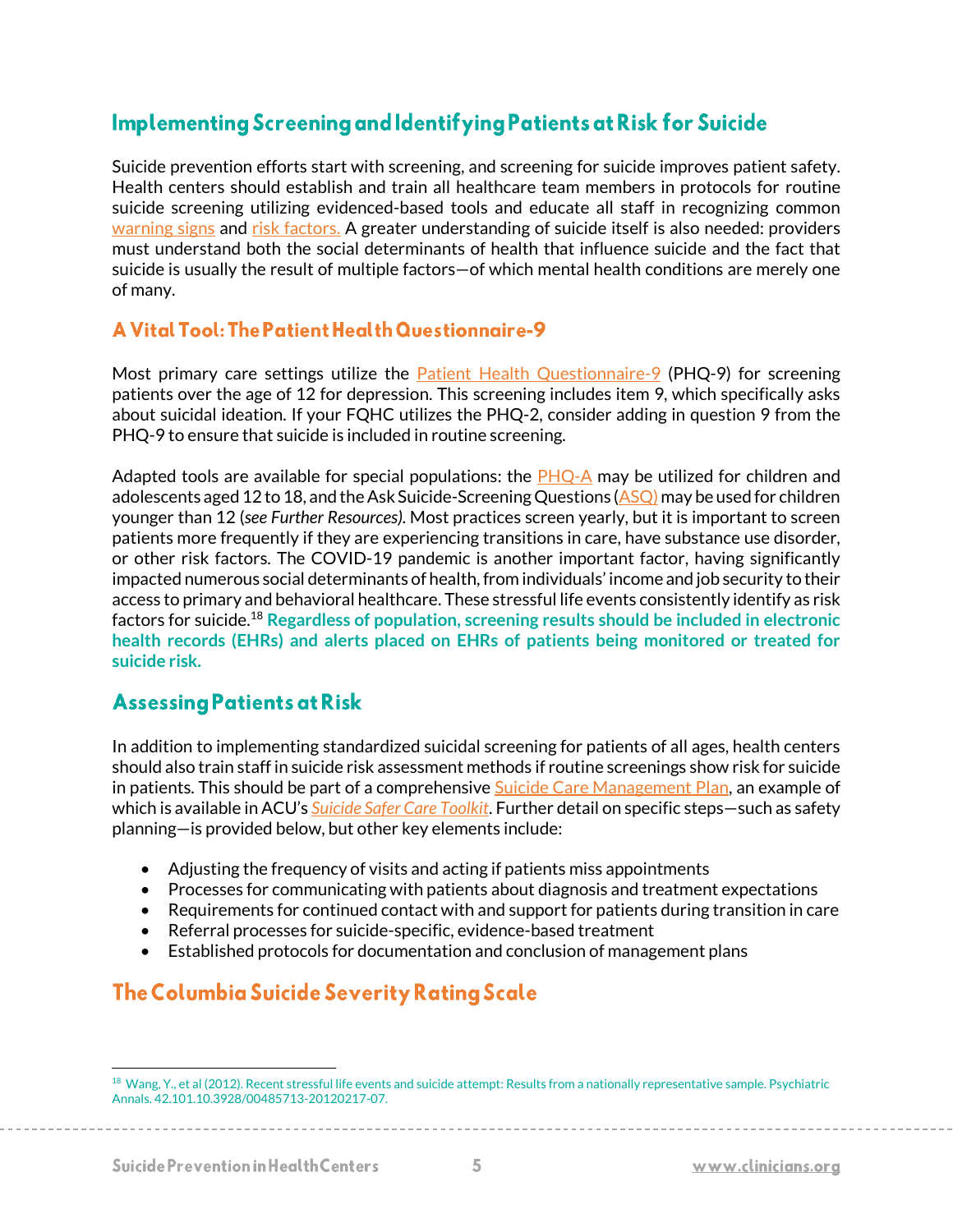There are a variety of assessment tools health centers may utilize, such as the [Columbia](https://www.hrsa.gov/behavioral-health/columbia-suicide-severity-rating-scale-c-ssrs) Suicide [Severity Rating Scale](https://www.hrsa.gov/behavioral-health/columbia-suicide-severity-rating-scale-c-ssrs) (C-SSRS). Well scripted for non-behavioral health professionals, the C-SSRS guides providers through a series of questions for the patient, including whether they have been considering specific methods of ending their lives by suicide, whether they have clear intent, and if they have made any attempts. The tool includes triage guidelines, and online training is available.

When using the C-SSRS and working with patients identified as at risk for suicide, providers should utilize clear communication strategies asking direct, matter-of-fact questions regarding suicide. Health centers should also train non-clinical team members in simple curricula such a[s SafeTALK](https://www.livingworks.net/) or [Mental Health First Aid.](https://www.mentalhealthfirstaid.org/)

### **Caring for Patients at Risk for Suicide**

As part of suicide care management plans, health centers should take action to mitigate risk for suicide in patients utilizing protocols for safety planning, reducing access to lethal means, and other intervention practices. **It is important that healthcare teams coordinate their treatment of such patients: suicide prevention cannot be the sole responsibility of any one provider.**

#### **Safety Planning**

One essential, evidence-based intervention includes working with patients at risk for suicide in the creation of safety plans. Apart from patients in need of emergency hospitalization, most patients at risk will benefit from this practice.**<sup>19</sup>** To create the plans, collaborate with the patient to write, in their own words, a brief document answering questions such as:

- "What are your warning signs and coping strategies?"
- "What people and settings provide distraction, and what people can I rely on for help?"
- "What steps can I take to make my environment safe?" *(See Safety Planning below)*
- "What are my reasons for living?" (e.g. protective factors).

Numerous examples of safety plans are available from organizations including [NowMattersNow.org](https://www.nowmattersnow.org/wp-content/uploads/2018/10/0.-NowMattersNow.org-Safety-Plan-Website-Version.pdf) and th[e National Suicide Prevention Lifeline.](https://suicidepreventionlifeline.org/wp-content/uploads/2016/08/Brown_StanleySafetyPlanTemplate.pdf)

### **Restricting Access to Lethal Means**

Whatever template your organization uses, each safety plan should include specific steps for reducing access to lethal means which the patient might use to end their lives. Rates of suicide decrease when access to common suicide methods is reduced, **<sup>20</sup>** and organizations should establish clear policies for what care team members can do to counsel patients on lethal means. Free training is available for clinical and non-clinical staff in [Counseling on Access to Lethal Means \(CALM\)](https://www.sprc.org/resources-programs/calm-counseling-access-lethal-means)  [training](https://www.sprc.org/resources-programs/calm-counseling-access-lethal-means) from the Suicide Prevention Resource Center. While it is impossible to "suicide-proof" a patient's environment, establishing simple behavioral goals such as storing firearms away from home or keeping only small quantities of medications can help save lives.**<sup>21</sup>**

<sup>19</sup> Stanley, B, & Brown, GK. (2011) "Safety Planning Intervention: A Brief Intervention to Mitigate Suicide Risk. *Cognitive and Behavioral Practice* 19(2): 256-264.

<sup>20</sup> Harvard T. H. Chan School of Public Health. (2016). Means Matter. Retrieved from https://www.hsph.harvard.edu/means-matter/. <sup>21</sup> Suicide Prevention Resource Center. (2019). "What Clinicians Can Do." Retrieved from

https://www.sprc.org/sites/default/files/Handout-WhatCliniciansCanDo.pdf.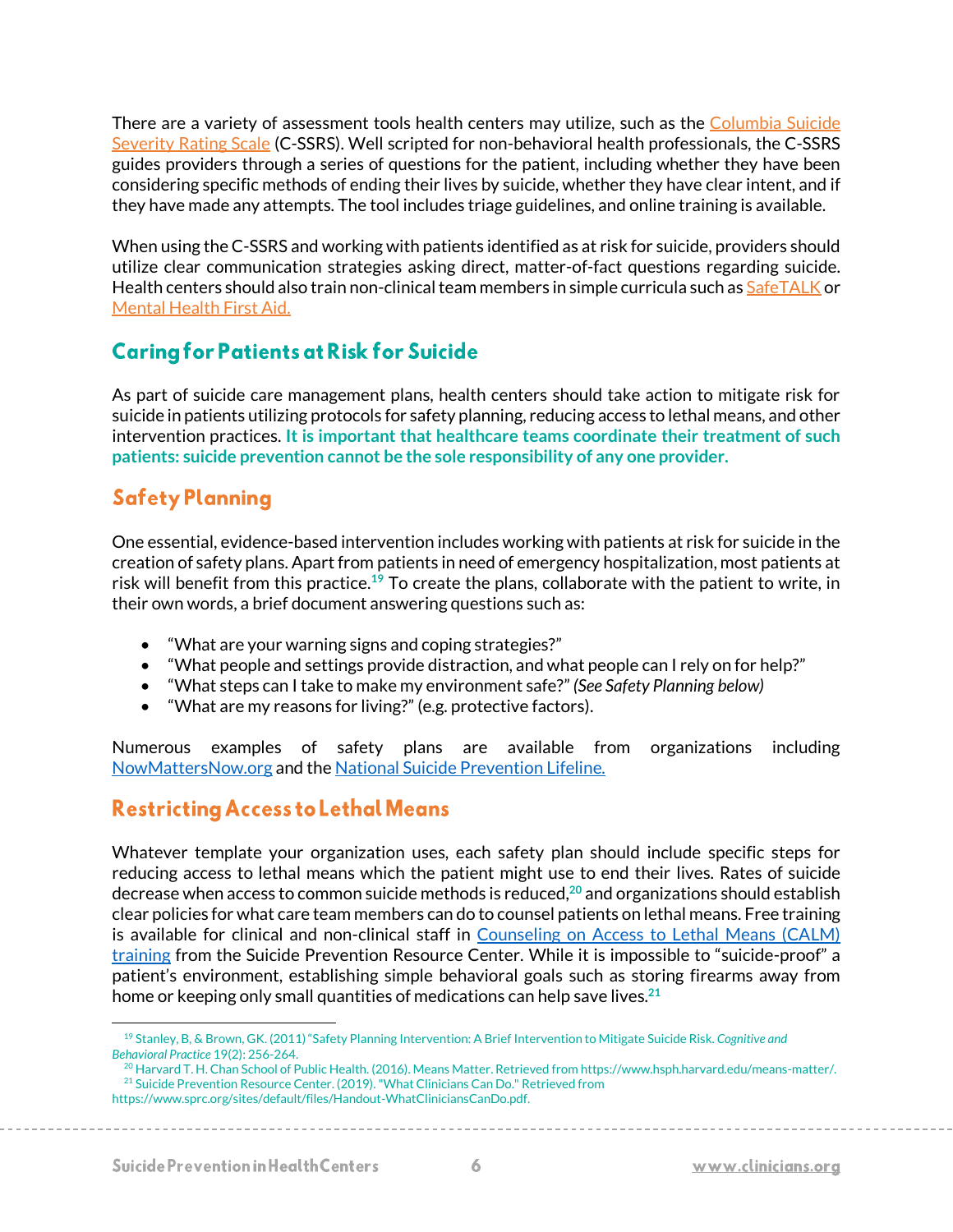#### **Other Brief. Evidence-Based Interventions**

Health centers should also train providers and other healthcare team members in brief-evidenced based interventions such as [caring contacts,](https://www.uwcspar.org/caring-contacts.html) provision of helpful resources, and knowledge of alternative levels of care. Sending brief communications via texts, phone calls, or emails to patients during care transitions such as discharge from treatment or when patients miss appointments caring contacts—has been shown to be effective in suicide prevention. Health centers can also develop partnerships with local crisis centers to provide follow-up contacts.

Care teams should also be aware of national patient resources such as the [National Suicide](https://suicidepreventionlifeline.org/)  [Prevention Lifeline](https://suicidepreventionlifeline.org/) (1-800-273-8255) and [NowMattersNow.org](https://nowmattersnow.org/) website. Knowledge of appropriate referrals through protocols such as th[e Stepped Care Model](https://cams-care.com/wp-content/uploads/2020/05/A_Stepped_Care_Approach_Suicide_prevention.pdf)**<sup>22</sup>** is also crucial to ensure appropriate care for patients with moderate-to-high risk scores on assessment or who pose threats to themselves or others who cannot be treated in least restrictive settings.

# Best Practices for Organizational Action to Reduce Staff Suicide Risk

**The best response to suicide prevention and postvention is comprehensive and planned before incidents occur.** The following is a condensed list of essential steps adapted from ACU's *Organizational Approaches to Address Suicide Risk in Providers in Staff* that institutions can take for suicide prevention and postvention in their workforce.

#### Assess How Your Organization Supports Staff and Addresses Suicide Risk

The best way to start is by honestly assessing your organization and how it incorporates suicide prevention, if at all, in its practices. Some key questions include:

- **Does your organization include training on Suicide Safer Care for providers and staff and HR?**
- **Does your institution train managers in how to respond and address suicide risk in employees?**
- **Is your Employee Assistance Program trained in evidence-based suicide prevention?**
- **Does my organization effectively integrate with other local behavioral health services, community resources, or other support systems?**

#### Understand the Impact of Social Determinants of Health and How They May Affect Mental Health and Suicide Risk

It is also important to understand trends in your health center teams' professions and the impact of stressors such as burnout or fatigue, including those exacerbated by the COVID-19 pandemic.

<sup>22</sup> Jobes, D. A., Gregorian, M. J., et al. (2018). *Psychological Services* 15(3) : 243-250.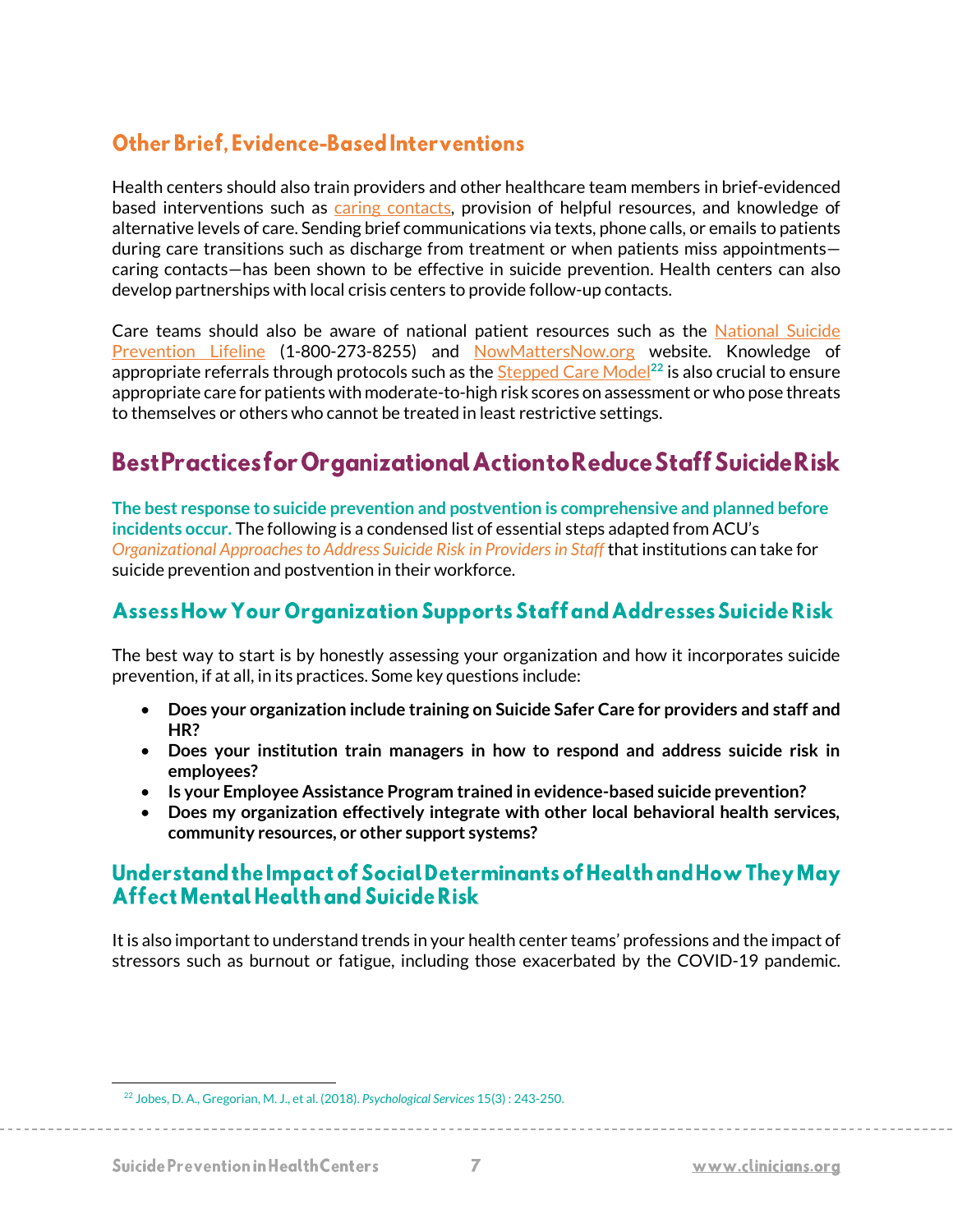Nearly 50% of all healthcare workers reported significant psychological distress during COVID-19, **<sup>23</sup>** and the effects of the pandemic on mental health may linger after the pandemic subsides.**<sup>24</sup>**

### **Train Managers to Understand Warning Signs & Create Response Systems**

Managers can play significant roles in creating holistic cultures of care at their workplaces, and that includes supporting the mental health of their employees. To ensure that they can take advantage of these opportunities, managers should know what to do through established systems.**<sup>25</sup>**

#### **Recognize Warning Signs**

Supervisors are well-positioned to notice if employees are struggling or exhibit warning signs. Whether via self-disclosure, concern from other staff, social media posts, or simple observation, it is critical that supervisors know and recogniz[e signs of suicide risk.](https://www.apa.org/topics/suicide/signs)

#### **Know What Help Is Available**

Many healthcare professionals avoid seeking help for fear of professional repercussions. As such, it is crucial for employers to answer common questions related to employee assistance such as: **26**

- "Will my employer have access to my counseling records?"
- "Will a diagnosis hinder my chances for a promotion?"
- "What will this cost or involve?"
- "Who will know if I use the employee assistance services provided by my workplace?"

Understand both your own organizations' services and what community systems exist. Take steps to make providers and staff aware of your own and other supports, from local behavioral health services to national helplines such as the National Suicide Prevention Lifeline (800-273-8255).

#### **Act Quickly to Intervene**

There is no "foolproof" way for managers to know that a healthcare team member may be thinking of ending their lives. However, once they become aware of threats of suicide or warning signs, they should act quickly to address the issue with the employee with concern, support, and understanding to encourage them to receive professional help:

- **Reach out to the person.** Meet with them privately, ask how they're doing, and give them space and time to share their thoughts while listening without judgment.
- Mention that you have noticed changes in their behavior or became aware of their potential intentions. **Ask them if they've experienced thoughts of ending their life.**

<sup>&</sup>lt;sup>23</sup> Young, K. P., Kolcz, D. L., et al. 2020. "Health care workers' mental health and quality of life during COVID-19: Results from a midpandemic, national survey." *Psychiatric Services* 72(2): 122-128.

<sup>&</sup>lt;sup>24</sup> Banerjee, D., Kosagisharaf, J. R., and Rao, T.S. S. 2021. "The dual pandemic' of suicide and COVID-19: A biopsychosocial narrative of risks and prevention." *Psychiatry Research* 295.

<sup>&</sup>lt;sup>25</sup> Little, V., & Stoll, B. (2020). "Caring for the Healers: Preventing Suicide Among Providers." ACU.

<sup>26</sup> Ibid.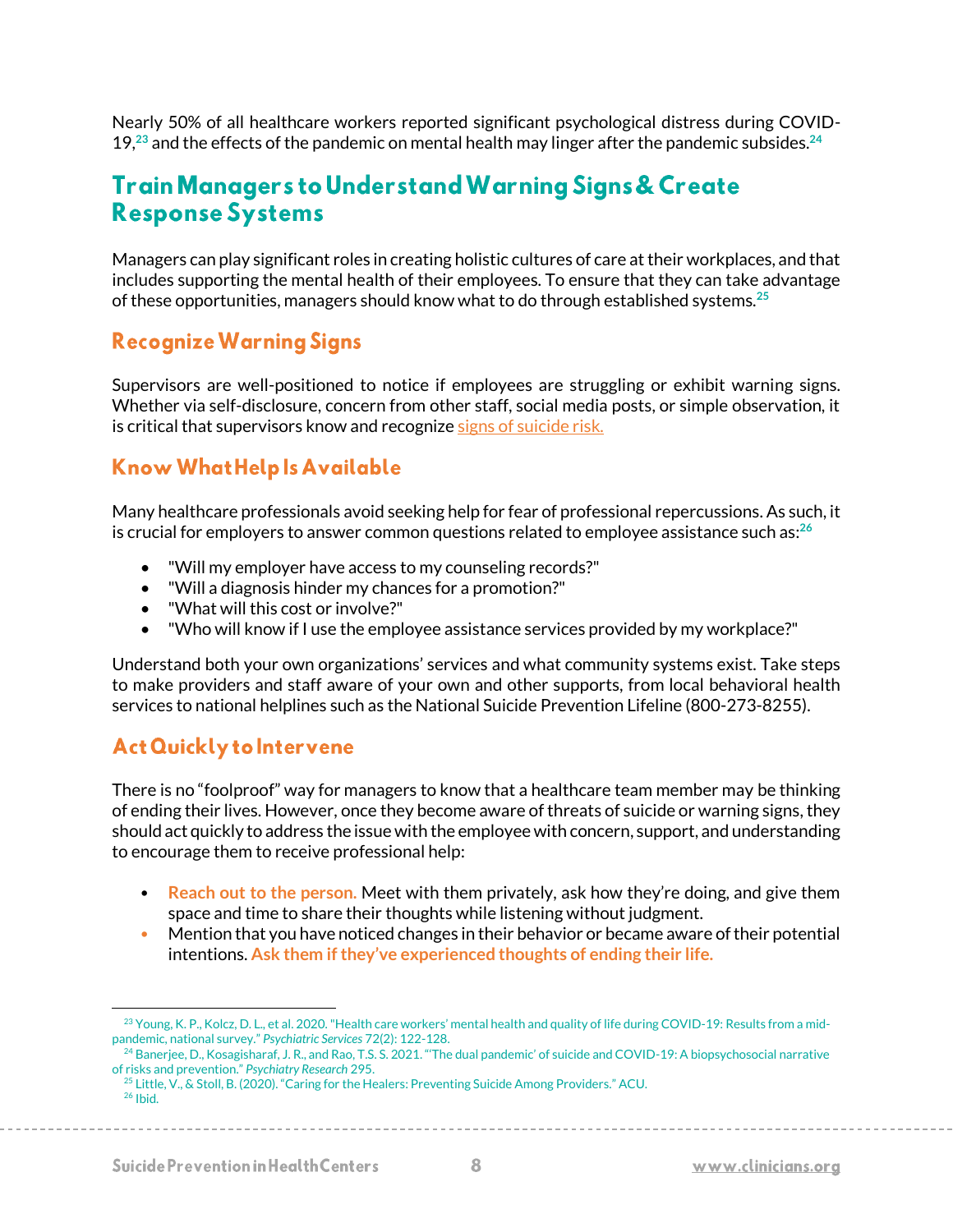- Show concern without asking about personal problems or offering advice. Instead, **note that there is help for their problem with appropriate support.** Mention that you are not equipped to help them, but that they do have access to Employee Assistance Programs (EAP) and/or licensed counselors who are trained experts.
- **Get them to agree to accept help from an EAP Counselor and to not hurt themselves.**
- Mention that you will protect their privacy, but don't promise confidentiality: instead, say you will share information only if necessary to protect their safety.**<sup>27</sup>**

#### **Cultivate a Culture of Physical and Mental Wellness for Employees**

Organizations should create supportive, flexible workspaces that emphasize provider and staff wellness and self-care. In addition to offering essential benefits such as generous Paid Time Off, consider investing in wellness resources such as 24/7 Employee Assistance Programs and other "life" benefits such as onsite food or dry-cleaning services. Also important is creating a professional work environment that honors employee wellness. Furthermore, organizations should acknowledge how healthcare team members' social determinants impact them and work to create culturally responsive environments that incorporate justice, equity, diversity, and inclusion (JEDI).

#### **Take Effective Steps for Postvention After Deaths by Suicide**

Effective suicide postvention—activities that reduce risk and promote healing after deaths by suicide—can be as important as effective suicide prevention.**<sup>28</sup>** Survivors of others' deaths by suicide have elevated risks of developing suicide risk themselves,**<sup>29</sup>** and deaths by suicide of healthcare team members can have ripple effects throughout organizations, workforces, and communities. Postvention initiatives should take a comprehensive, *compassionate* approach to acknowledge and respond to the emotional needs of employees in the aftermath, accomplishing one or more of the three aims identified by the Survivors of Suicide Loss Task Force's National Guidelines:

- "To facilitate the healing of individuals from the grief and distress of suicide loss."
- "To mitigate other negative effects of exposure to suicide."
- "To prevent suicide among people who are at high risk after exposure to suicide." **<sup>30</sup>**

Organizations should create postvention plans involving being prepared to monitor and assist colleagues, patients, and other survivors of healthcare team members' deaths by suicide, to offer effective staff support via providing opportunities for individual and group assistance, and to provide opportunities both for active outreach to survivors and for self-referral. Transparent, compassionate communication—to survivors, patients, and the community—is key.**<sup>31</sup>**

 $27$  Ibid.

<sup>&</sup>lt;sup>28</sup> Norton, K. "Postvention as Prevention." (2015). Suicide Prevention Resource Center. "Director's Corner Blog." Retrieved from https://www.sprc.org/news/postvention-prevention.

<sup>29</sup> Young, I. T., Iglewicz, A. et al. (2012). "Suicide Bereavement and Complicated Grief." *Dialogues in Clinical Neuroscience* 14(2): 177-86. <sup>30</sup> Survivors of Suicide Loss Task Force. (2015). "Responding to Grief, Trauma, and Distress After a Suicide: U.S. National Guidelines." Washington, DC: National Action Alliance for Suicide Prevention. Retrieved from http://www.sprc.org/resources-

programs/responding-grief-trauma-and-distress-after-suicide-us-national-guidelines <sup>31</sup> Little, V., & Stoll, B. (2020).